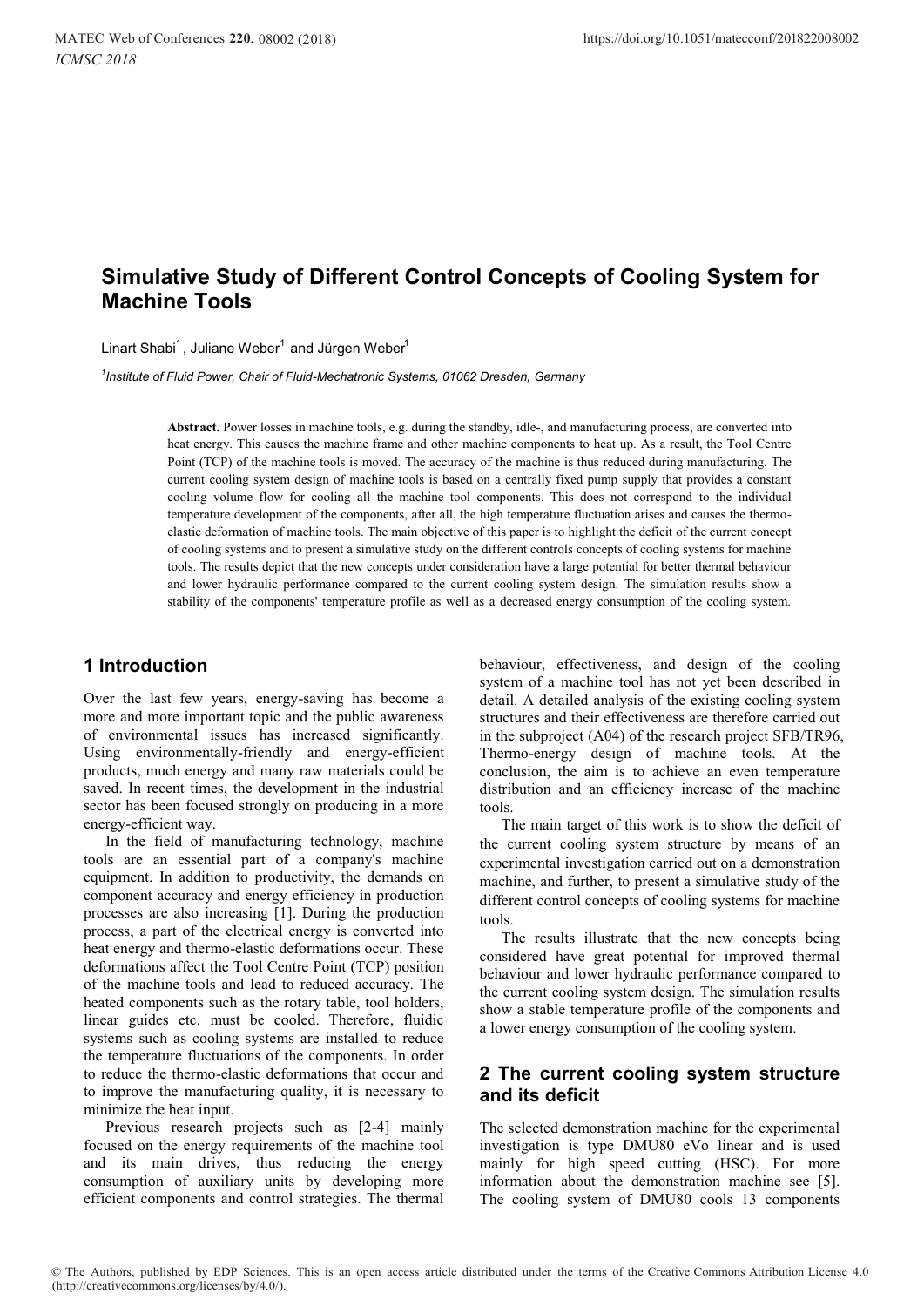simultaneously as shown in Fig. 1. The main function of a cooling system is to provide the cooling media for the components or spots of the machine to dissipate the heat energy and to avoid high temperature fluctuations within the machine structure. This helps to reduce the thermoelastic deformation and lastly increases the accuracy in the production process. Here, a centrally fixed pump 1 provides the cooling medium, 45 l/min at 4.5 bar, to motor spindle 2, all the axis drives (3, 5, 7, 8) the housing of the B and C axes 4 as well as the rails of X, Y, and Z (6, 9-12). The determined hydraulic power of the central pump is about 340 W. A mixture of water and 30 % Glysantin® (G48®) is used as cooling medium.



Figure 1. Cooling system structure of DMU80 eVo linear.

Moreover, cooling unit 13 of the DMU80's cooling system is not integrated in the return flow; it is mounted directly to the tank as bypass flow. Further-more, a threeway-valve 14 is placed into the return flow side. This valve is used as a diverting valve: with a defined setting, a part of the heated backflow is introduced directly to the inlet side of the pump and the remaining fluid flows back to the tank [6]. The controller of the three-way-valve adjusts the flow to the tank or to the inlet side of the pump so that the temperature on the pump inlet side always stays at approximately 25 °C, with only a minimal deviation [7].

To derive a statement about the thermal behaviour of the components to be cooled within the cooling system as well as to investigate the effectivity of the current cooling system, machine measurements of the cooling system of DMU80 with several sensors are carried out, as shown in Fig. 1,. The sensors used can help measure the temperature, pressure, and flow rate development. The measured process being considered for the experimental investigation is divided into four sub-processes: warm up process, idle process, set up process, and manufacturing process. The results of the idle- and the manufacturing process are shown in this paper. The idle process is based on the ISO 203-3 [8], where typical load cycles are considered and is carried out in a period of 830 s. The manufacturing process is an exemplary process and is carried out in a period of 880 s. Detailed information

about the processes can be found in [9]. Fig. 2 and Fig. 3 show the cooling medium temperature development exemplified by the four components of the DMU80 during the idle- and the manufacturing process. The effect of the ineffective cooling of the components, a not demand-oriented supply, can been seen in the idle- and the manufacturing process. Over the entire idle and manufacturing process, the cooling mediums' inlet temperature of the drive B axis and spindle nut Z axis is higher than the outlet temperature. So the cooling medium is cooled while the components are warmed up. Other components, such as the motor spindle or the secondary part X axis, are cooled during the process.



**Figure 1.** Temperature development in the idle process of DMU80.



Figure 2. Temperature development in the manufactring process of DMU80.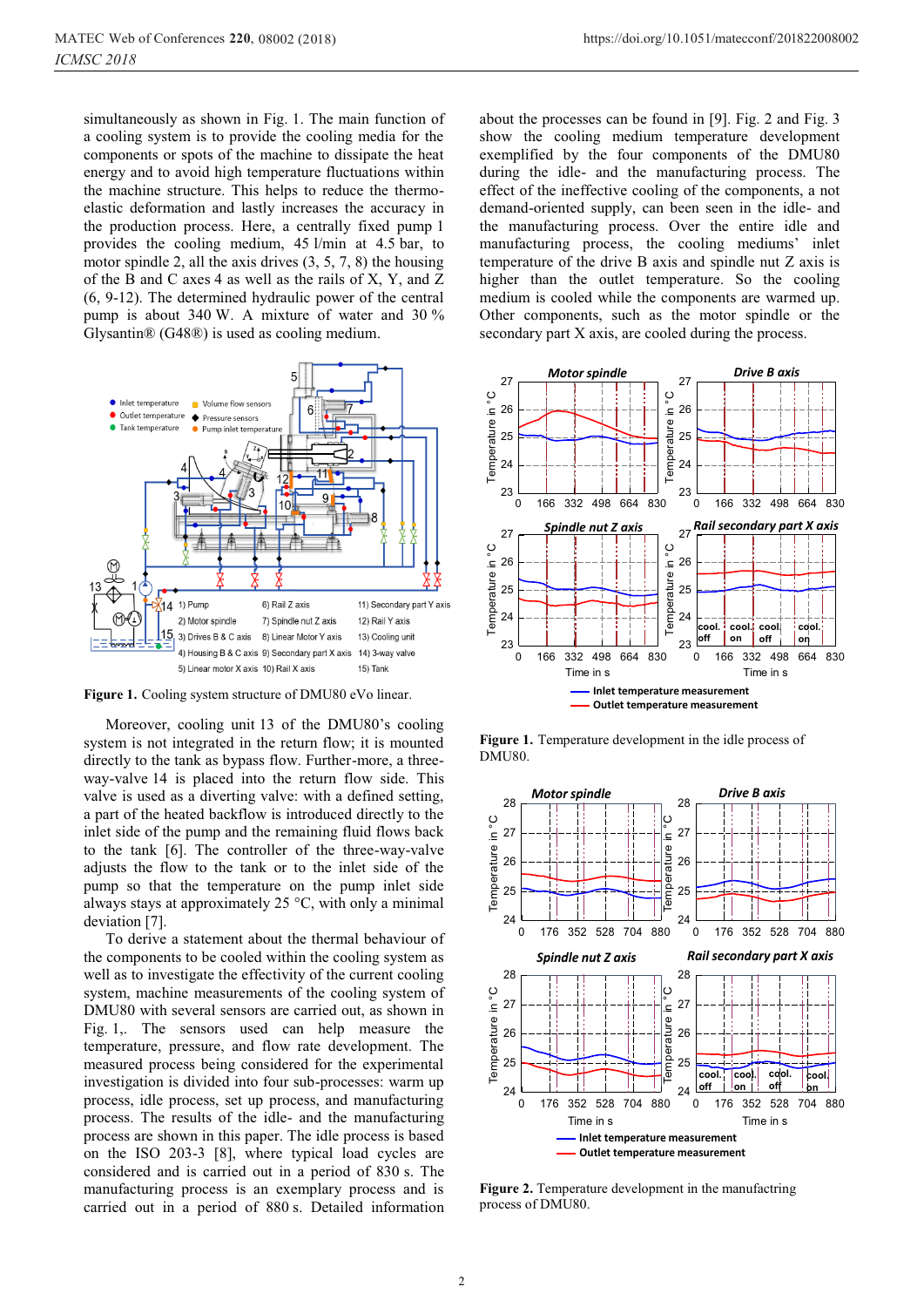# **3 System modelling and validation of current cooling design**

By using suitable simulation models, technical processes at the development stage can easily be visualized, examined, and optimized. The aim of modelling is to represent the technical process with sufficient precision and to generate well-founded results of the real process behaviour through subsequent calculations. By evaluating different process variants and parameters, it is possible to obtain extensive knowledge about the behaviour of a technical system without cost-intensive tests. The fundamental principle of the system modelling of cooling systems is based on thermo-hydraulic node-element modelling. With their help, different physical domains can be simulated in the simulation models. A brief overview of the physical domains and their relevant potential and flow quantities can be found in Table 1 as summarized [10].

**Table 1.** Physical domains and their respective flow and potential variables

| <b>Physical domains</b>      | <b>Potential variables</b> | <b>Flow variables</b> |  |
|------------------------------|----------------------------|-----------------------|--|
| Hydraulic                    | Pressure                   | Volume flow           |  |
| Pneumatic                    | Pressure                   | Mass flow             |  |
| Mechanics<br>(translational) | Velocity                   | Force                 |  |
| Mechanics (rotation)         | Angular velocity<br>Torque |                       |  |
| Electric                     | Voltage<br>Current         |                       |  |
| Thermal                      | Temperature                | Heat flow             |  |

The nodes in the modelling represent the flow variable, which is also called capacitance. The elements are between the nodes as potential variables, which are considered as resistance. Fig. 4 illustrates the basic description of the thermo-hydraulic node-element model.



Figure 3. Basic description of the thermos-hydraulic nodeelement model.

The calculation of the thermal and the hydraulic resistances  $R_{th}$  and  $R_{hy}$  between two nodes is based on the following questions:

$$
R_{th} = \frac{\Delta T}{\dot{Q}} \tag{1}
$$

$$
R_{hy} = \frac{\Delta p}{\dot{V}} \tag{2}
$$

For the hydraulic and the thermodynamic domain, the laws of electrical engineering, such as Kirchhoff's circuit laws of series and the parallel connection of resistances can be used. In respect to Kirchhoff's node role

$$
T = \frac{1}{C_{th}} \int \sum_{i=1}^{n} \dot{Q}_i \cdot dt
$$
  
\n
$$
p = \frac{1}{C_{hv}} \int \sum_{i=1}^{n} \dot{V}_i \cdot dt
$$
\n(3)

$$
\int \int \frac{V_t \cdot dt}{t=1}
$$
 (4)

Furthermore, the heat transport through the cooling medium in the hydraulic pipe (forced convection), the heat transfer through the heat conduction in the pipe, and the heat transfer at the outer surface (free convection) of the pipe are taken into account, as exemplified in Fig. 5. Detailed information about the equations used for these three heat transfer mechanisms in the simulation model can be found in [11].



**Figure 4.** Heat transfer mechanisms at hydraulic pipe.

For the current cooling system of the DMU80, a simulation model is developed based on the modelling method and the machine documents. The simulation model of the cooling system mainly consists of a pump, flow valves, hydraulic pipes, a cooling unit, and the components as heat source. Each hydraulic connection is modelled by a hydraulic volume and a hydraulic resistance. As mentioned, the heat transfer between the pipes and the environment is taken in consideration. Fig. 6 shows the model structure of the cooling system implemented in the simulation. Table 2 shows the most important model parameters for the simulation model under consideration.



**Figure 5**. Model structure of cooling system in the simulation software.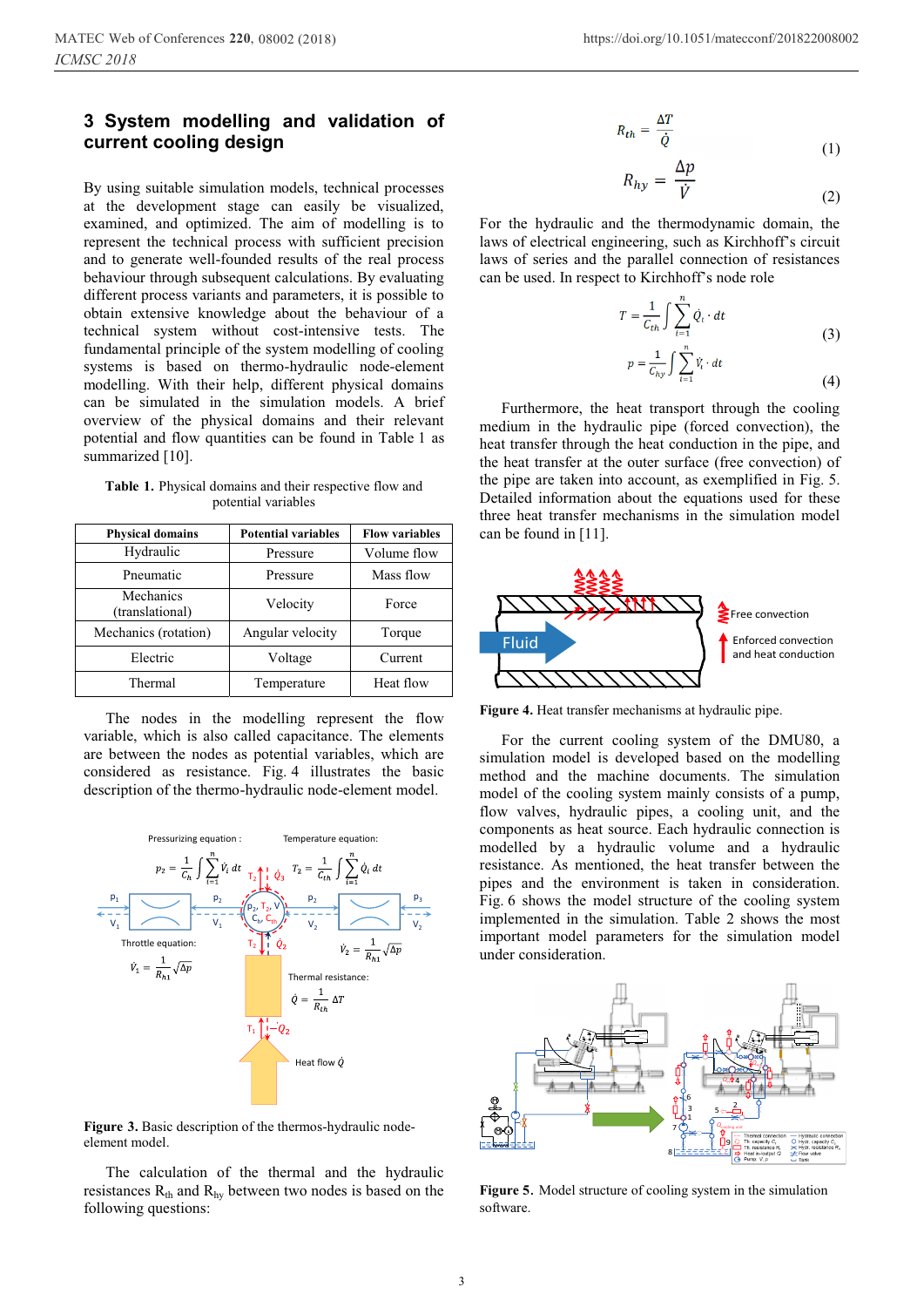With the aid of the measured data, temperature, pressure drops and volume flow of each component, the heat flow of the respective components is calculated as in (5).

$$
\dot{Q}_H = \dot{V} \cdot [c \cdot \rho \cdot (T_{outlet} - T_{inlet}) + (p_{outlet} - p_{inlet})]
$$
 (5)

**Table 2.** Model parameter for the simulation model based on the model description in figure 6

| No.                      | <b>Element</b>                   | <b>Parameters</b>                                                                                                                                                  |  |
|--------------------------|----------------------------------|--------------------------------------------------------------------------------------------------------------------------------------------------------------------|--|
| 1                        | Thermal or<br>hydraulic capacity | Geometry of the connections                                                                                                                                        |  |
| $\overline{c}$           | Thermal<br>resistance            | $\alpha$ inside $\alpha$ outside. $\alpha$ conduction fluid properties,<br>pipes properties, ambient properties                                                    |  |
| 3                        | hydraulic<br>resistance          | Description form in the simulation<br>software, $\alpha(Re)$ , $\zeta(Re)$ , laminar<br>resistance, $(\Delta p, Q)$ characteristic curve,<br>reference measurement |  |
| 4                        | Heat input                       | With aid of measurement is calculated by<br>the equation $(4)$                                                                                                     |  |
| $\overline{\phantom{0}}$ | Heat output                      | Calculated by forced convection, free<br>convection and heat convection of the<br>hoses,                                                                           |  |
| 6                        | Flow valve                       | characteristic curve of the valve                                                                                                                                  |  |
| 7                        | Pump                             | Flow rate and system pressure                                                                                                                                      |  |
| 8                        | Tank                             | Tank capacity e.g. 20 1                                                                                                                                            |  |
| 9                        | Cooling unit                     | Data sheets of the cooling unit, e.g.<br>cooling capacity 4.5 kW                                                                                                   |  |

For the modelling of the cooling system of the demonstration machine DMU80, a domain-crossing system simulation with a simulation program (SimulationX) is implemented. Fig. 7, Fig. 8, and table 3 depict a direct comparison of the simulation and measurement of the idle and the manufacturing process, respectively. The simulation model developed shows a high accuracy of the thermal (Fig. 7, Fig. 8) and the hydraulic quantities (Table 3) of the components under consideration. In the evaluation of the hydraulic quantities it is easy to see that the cooling system is characterized as a stationary system. In the contrast, the temperature profile of the components shows fluctuations over the entire process time. The simulation model is validated and thus can be used for the improvement of the current structure of the cooling system as well as for the development of process- and demand-oriented control strategies.

**Table 3.** Comparison of hydraulic quantities

| $Sub-$<br>systems     | Measured<br>pressure in<br>bar | <b>Simulated</b><br>pressure in<br>bar | <b>Measured</b><br>flow in<br>l/min | <b>Simulate</b><br>d flow in<br>l/min |
|-----------------------|--------------------------------|----------------------------------------|-------------------------------------|---------------------------------------|
| Motor<br>spindle      | 3.3                            | 3.4                                    | 9.3                                 | 9.2                                   |
| Drives B &<br>C axis  | 3.3                            | 3.3                                    | 7.3                                 | 7.4                                   |
| Housing B<br>& C axis | 3.3                            | 3.4                                    | 9                                   | 9.1                                   |
| XZ axis               | 3.4                            | 3.4                                    | 7.3                                 | 7.4                                   |
| XY axis               | 3.3                            | 3.1                                    | 10.9                                | 10.9                                  |
| Pump                  | 4.5                            | 4.6                                    | 43.8                                | 44                                    |



**Figure 6.** Comparison pf temperature development simulation and measurement in the idle process of DMU80.



**Figure 7.** Comparison pf temperature development simulation and measurement in the manufacturing process of DMU80.

### **4 Simulative study of different cooling system control concepts**

With regard to the above shown deficits of the current cooling system structure in the idle and the manufacturing process, the goal is to develop new structures for the cooling system to optimize its thermal behaviour and its effectivity according to the defined goal of a uniform temperature distribution at minimal energy consumption. Fig. 9 shows three new structures of a cooling system that can be applied for a demand-oriented supply. Controlled cooling systems based on the temperature development of the components enable an appropriate flow rate supply with an individually targeted temperature control at low energy consumption. The effectivity of the new structures will be evaluated first in regard to: a constant temperature behaviour at the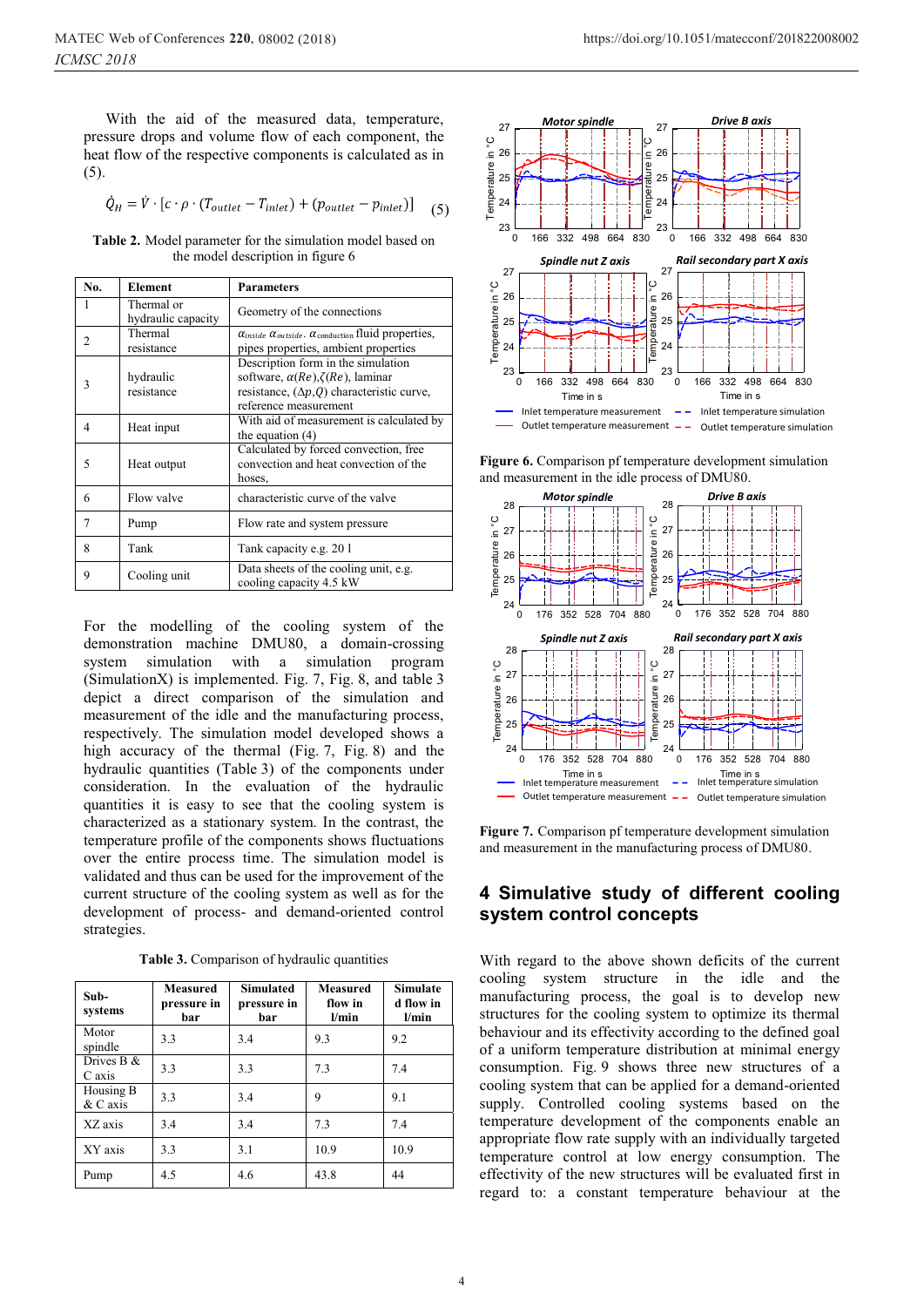components, a minimal pressure loss, and a minimal hydraulic power of the pumps.



**Figure 8.** New structures for a cooling system.

#### **3.1 Structure 1**

The first examined cooling system structure, structure 1, is a central, variable speed drive unit with proportional valves. As shown in Fig. 10, this structure is presented by three components, the electrical cabinet, rotary table and motor spindle. Despite a central, variable drive unit, the components are cooled individually with the aid of a proportional valve. The system control of the cooling system compares the actual and the set temperature of the individual components, and, on this basis, adjusts the proportional valves as well as the central variable speed drive unit. The temperature detection is carried out via sensors in the components. If the temperature development of a component does not exceed a predefined threshold, the associated proportional valve will stay closed. Based on the measurement, an average equivalent heat flow in the idle process for each component is calculated. It is 150 W for the electrical cabinet and rotary table and 1500 W for the motor spindle. Only static operating points of the cooling system are considered in the simulation so that the thermal capacity of the components is not required. For the potential analysis of new cooling structures as well as the current cooling structure, three set temperatures are defined for the components: 26 °C for the electrical cabinet, 27 °C for the rotary table, and 28 °C for the motor spindle. Furthermore, the system inlet temperature on the suction side of the pump is considered in the simulation at 25 °C.

The cooling unit stays in the two-point temperature control as bypass cooling and refers to the mixing temperature of the tank. The flow rate through a proportional valve can be calculated using the following equation:

$$
\dot{V} = B(y_i)\sqrt{p_0 - p_i} \tag{6}
$$

The change of the supply pressure is described by the following equation:

$$
\dot{p}_0 = \frac{K'(p_0)}{V_{L,0}} \left( \dot{V}_{pump} - \sum_{i=1}^{N} \dot{V}_i \right)
$$
\n(7)

In respect to the control strategy in Fig. 10, it can be seen, that the cooling structure under consideration has three control variables (component's temperatures) and four control elements (three proportional valves and a variable pump). This makes the system with an actual design concept over-determined. To solve this problem, three approaches can be taken into account [7]:

- -Definition of a constraint
- - Removal of a control element from the active control loop and
- -Definition of an additional control variable.

Equations6 and 7 show the dependence of the individual flow rates on the components. Due to these correlations of the individual cooling circuits, the system considered is a so-called Multiple-Input-Multiple-Output System (MIMO system) and has cross-couplings. This means that one control element simultaneously influences several control variables.



**Figure 9.** Control strategy of structure 1.

#### **3.2 Structure 2**

The second optimization structure of the cooling system structures under consideration shown in Fig. 11 is a decentralized, variable speed drive unit without flow control valves. In this structure, the components are also supplied individually but with the help of the variable speed pumps which are connected to a common tank and a cooling unit. This design does not require a proportional valve to distribute the cooling medium to the components.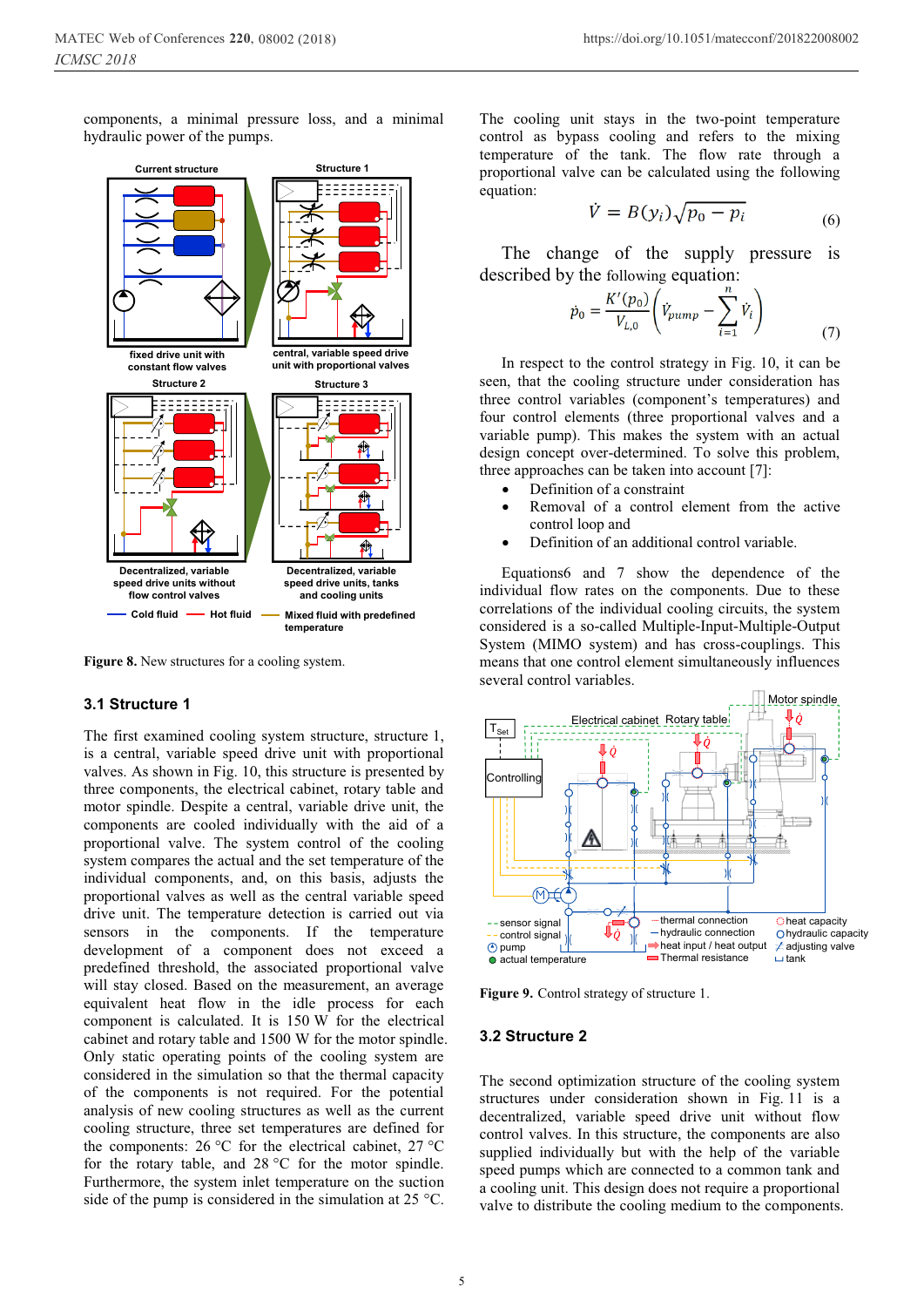Exactly as in structure 1, the system control of the cooling system compares the actual and the set temperature of the individual components and on this basis adjusts the variable speed drive units. So, each pump supplies a different demand-oriented cooling volume flow. If the temperature development of a component does not exceed a predefined threshold, the pump remains inactive. Due to the individual supplies of each component with the decentralized pumps, the circuits operate independently. Therefore, this system consists of several in-dependent Single-Input-Single-Output control systems (SISO system). Consequently, each temperature can be regulated by a PI-controller. The I-term of the controller eliminates any remaining control deviation of the P-term. The system boundary condition of structure 1 applies also to structure 2 in regard to the components' set temperature, heat input, system inlet temperature and static operating points of the system, and the cooling unit.



**Figure 10.** Control strategy of structure 2.



Figure 11. Control strategy of structure 3.

### **3.3 Structure 3**

The system design of structure 3 is a decentralized system. Each circuit in the system has a variable speed drive unit, a tank and a cooling unit. Exactly as in structure 2, this structure does not need any flow control valves. The system control of the cooling system compares the actual and the set temperature of the

component and on this basis adjusts the variable speed drive units. The main idea for investigating this structure in Fig. 12 consists of completely separate cycles. This makes it possible to reduce the line lengths, especially for large processing machines, by placing the respective cooling system as close as possible to the component to be cooled. Another advantage of cooling system structure 3 is the possibility foe cooling the different components with different cooling media. This is not possible with cooling system structures 1 and 2 through the common tank.

#### **3.4 Results and evaluation**

The evaluation of the results should begin with the main task, the control of temperatures of the cooling system. As a result of the simulation models, for all three investigated system structures, the set temperatures are kept within the actual temperature limits. The calculated temperature development of the electrical cabinet, rotary table, and motor spindle are shown in Fig. 13 as a function of the heat input. The set temperatures are indicated by a dashed characteristic curve coloured light blue, the calculated actual temperatures by a continuous characteristic curve coloured orange and the temperatures of the current system structure by using a characteristic curve coloured purple. A comparison of the temperature curves of the three controlled system structures and the current system highlights two differences. Firstly, by using a feedback control system, the temperatures achieved are constant in all cooling circuits, in contrast to the current cooling system. This can be traced back to the adaptation of the cooling volume flows to the respective cooling requirement by the control unit. The second difference is the ability to adjust the temperature level of the respective component by setting the set temperatures on the control circuit. This is not possible with the current cooling structure: as a result of this system behaviour, the actual temperatures increase with the increasing heat input in the current cooling system. In addition to the circuits of the electrical cabinet and the rotary table, the dependence of the actual temperature on the thermal load (heat input) has a particularly significant effect on the circuit of the motor spindle. Here, the component temperature fluctuates between 27 and 29 °C. In contrast, constant component temperatures can be achieved in all circuits with the three controlled cooling system structures. For all controlled cooling system structures, there is a slight deviation of 0.2 °C between the actual and the set temperatures. This control deviation is due to the required control difference in the control loop. In the diagram of the volume flows, bottom right in Fig. 13, the reduced cooling volume flows of the controlled cooling system structures are to be noticed in comparison to the current system structure. In the cooling circuits of the rotary table and the electrical cabinet, the volume flows are reduced from 12 l/min in the current system to 2 to 2.5 l/min or 2.5 to 5 l/min. This corresponds to an averaged reduction of about 80 % in the cycle from the rotary table and about 70 % in the circuit of the electrical cabinet. The cooling volume flow rate of the current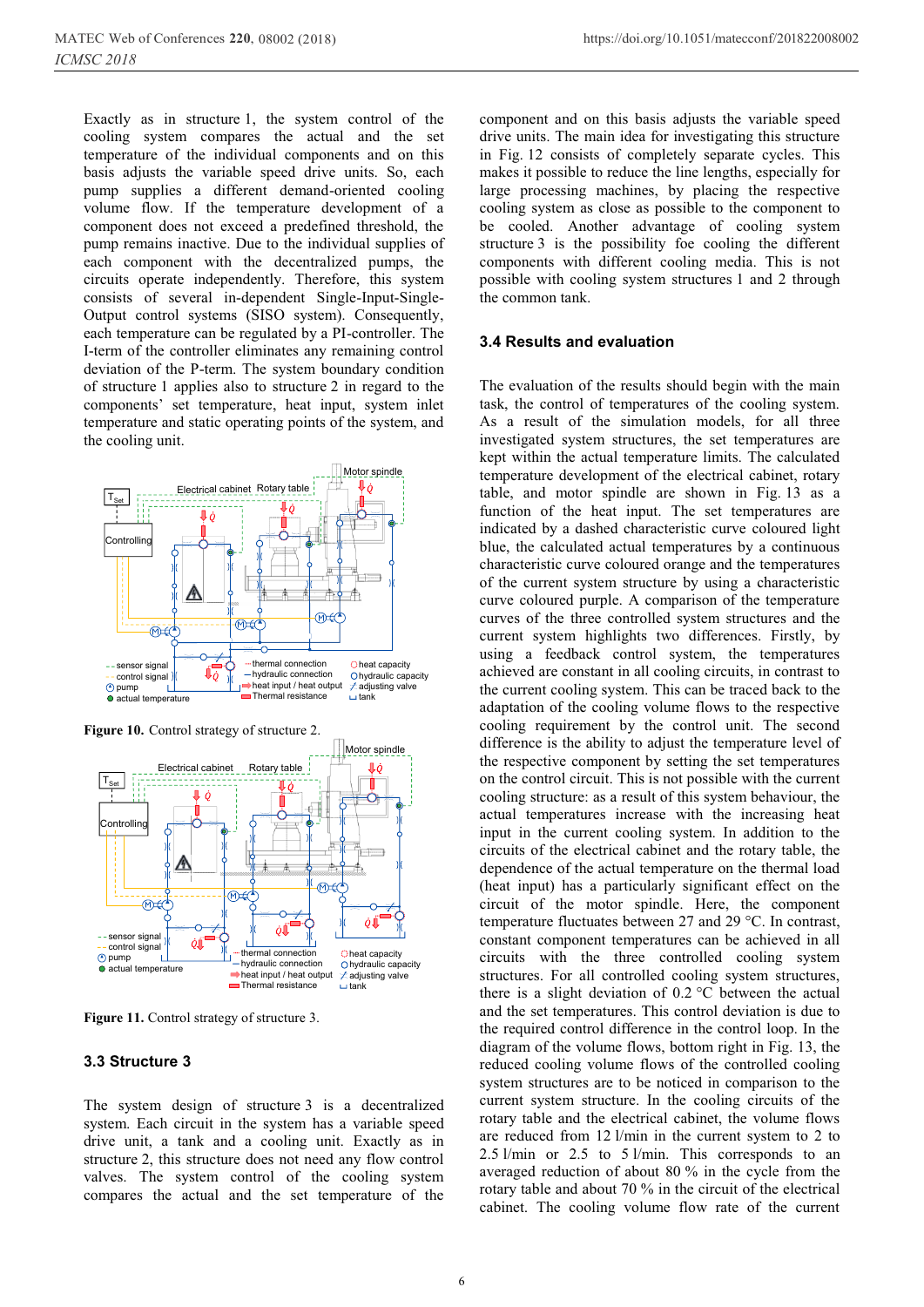system is 12.5 l/min in the main spindle circuit and between 8 and 16 l/min in the new cooling system structures. It can be ascertained that the volume flow control based on the temperature development is a means for designing the system in a more energy-efficient way based on each individual component's demand. In principle, it is not essential for the temperature behaviour whether the flow rate is set by a controlled pump in each circuit, as in structure 2 and 3 or by a controlled pump and proportional valves, as in structure 1. For simplification, the diagrams of the three system structures have therefore been summarized in Fig 13.



**Figure 12.** Simulation results of new cooling structure under consideration in comparison to current cooling structure.

The second objective of the study of different cooling system structures is to show a comparison of the required hydraulic power and the respective energy requirements of these systems with the current cooling system structure. The total hydraulic power of the pump in the current cooling system structure of two demonstration machines (DBF630 & DMU80) and structure 1, 2, and 3 for different heat inputs is pointed out in Fig. 14. With the variable central displacement pump (structure 1), the total hydraulic power is approximately 160 W at maximal heat input. Similar to structure 1, the total hydraulic power of the variable speed displacement pumps in structure 2 and structure 3 is about 120 W and 110 W at maximal heat input, respectively. Compared to this, the hydraulic power of the fixed displacement pump (current structure) of DBF630 amounts to 370 W (40 l/min at 5.5 bar) and of DMU80 to  $340 \text{ W}$  (45 l/min at 4.5 bar). A significant energy savings of 56.7 % to 53 % in structure 1 in contrast to the current structures of DBF630 and DMU80 are possible. Similar to structure 1, the energy savings of 67 % to 64.7 % for structure 2 and 70.5 % to 67.6 % for structure 3 in contrast to the current structures of DBF630 (370 W) and DMU80 (340 W) can be shown. The new cooling system structures under consideration are significantly more energy-efficient compared to the

current cooling system structures of DBF630 or DMU80 with a continuous cooling volume flow.



Figure 13. Comparison of the pump performance in the current and in the new cooling system structure.

### **4 Summary and outlook**

The experimental investigation of the cooling system of a demonstration machine has been instrumental in determining the effectiveness as well as the energy consumption of the cooling system [9, 12]. It could be shown that the machine components are not cooled specifically with the current cooling structures, and that cooling is adjusted insufficiently in reference to the component's demand and process requirement. Therefore, the investigation and evaluation of new cooling concepts, both simulative (network models) and experimentally (test rig), is of great importance.

The new cooling structures examined in this paper, central, variable speed drive unit with proportional valves (structure 1), decentralized, variable speed drive units without flow control valves (structure 2) and decentralized, variable speed drive units, tanks and cooling units (structure 3), show high accuracy with respect to the temperature control of the components compared to the current cooling structure. Apart from this, the hydraulic pump performance of the new structures is about 53 % to 70.5 % lower than the hydraulic pump of the current cooling structures.

The focus of further research of the projects will firstly address an energetic analysis of the overall system for each structure considered, the energy consumption of the electrical motor, frequency converter etc. Secondly, the new structures under consideration shall demonstrate their benefits in practice and not only in simulation. To this end, a test rig is being developed which will allow an experimentally sound statement about the structures regarding their effectiveness and efficiency.

### **Acknowledgment**

The research activities presented are part of the project "Thermo-energetic description of fluid systems" (Ref. No. CRC/TR 96, A04). The authors would like to thank the